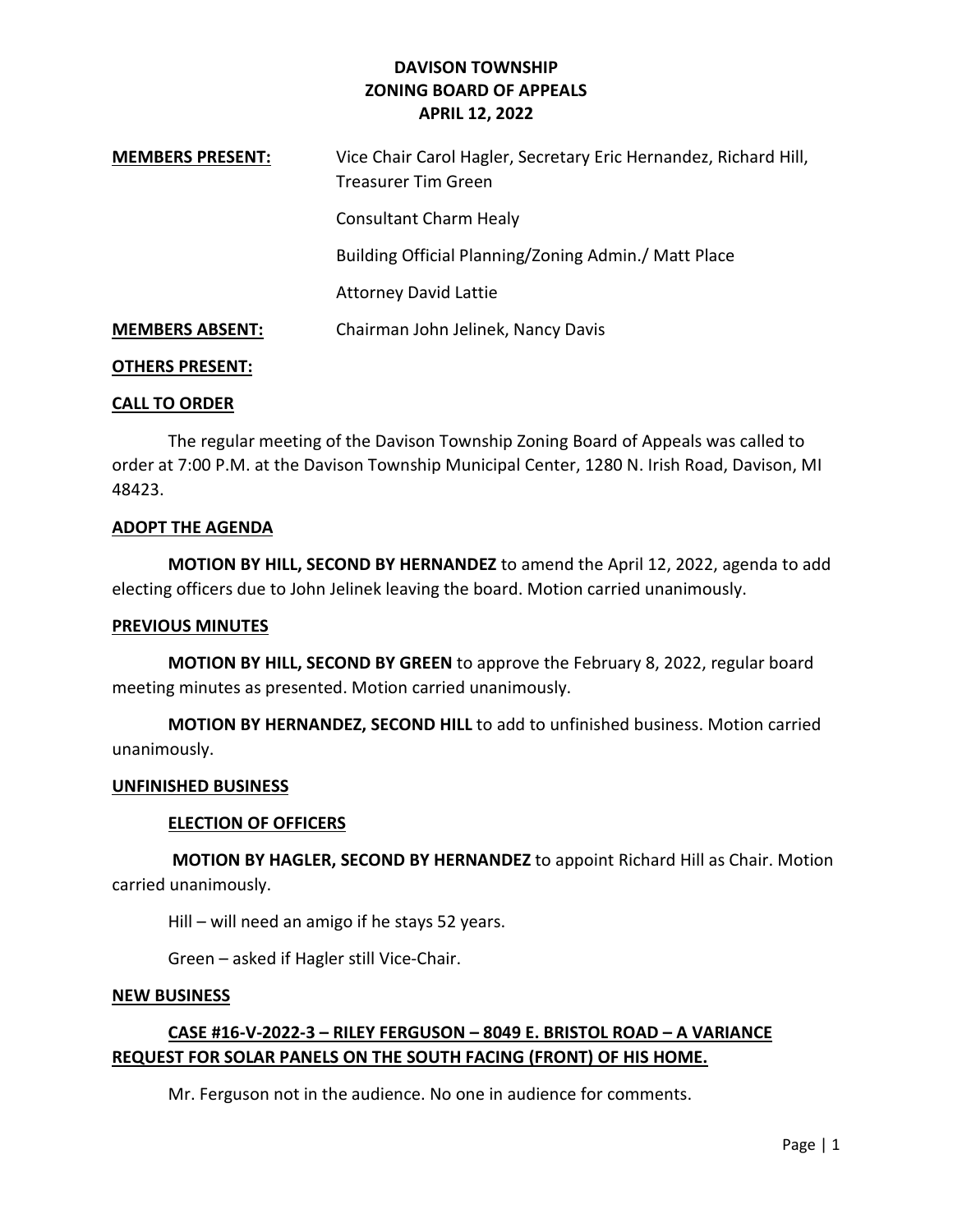Steve & Sarah Nick – 8125 E. Bristol Rd – Davison, MI – The Nick family is all for the PowerHome Solar. The applicant has our approval for requesting a variance for 8049 E. Bristol Rd; Parcel #25-05-29-551-049; Lot 55; Genesee; Sec 29 T7N R8E.

 Place – Bryan Law, representative for Power Home Solar is requesting a variance for owner, Riley Ferguson to install solar panels on the South (front) facing roof of his home. Mr. Law is requesting a variance to install four (additional panels of 78.64 square feet) on front of roof. Riley Ferguson's property is 98 feet wide by 390 feet deep, .88 of an acre and his home sets 60 feet from the road. There were previous solar panels installed on the front of the house many years ago. They were installed prior to the adoption of Davison Township ordinance that regulates solar panels. These existing solar panels are considered legal nonconforming. The current ordinance per section 1724.2.a for solar panel states that roof-mounted solar panels are permitted to face any rear or side yard. Mr. Ferguson is requesting to install four additional panels of 78.64 square feet on the front of his roof. This creates a violation of the ordinance, and the owner is requesting relief in the form of a variance. Mr. Law, states that the strict enforcement of the ordinance creates a practical difficulty for Mr. Riley due to the additional 78.64 square feet of solar panels anywhere else except on the front of the home will be detrimental to the overall efficiency of the system. The difference between the front and back roof location for additional solar panels decreases efficiency by 42%. The Planning/Building Department would support a recommendation for approval based on the following reasons:

- 1. The owner has a practical difficulty in that he previously installed solar panels on the front of his home which now creates a non-conformity due to the revised zoning ordinance.
- 2. This non-conformity created by the ordinance not Mr. Ferguson is prohibiting the homeowner from increasing the efficiency of his previously installed solar panels by requiring him to install future solar panels on the rear of his home instead of the front of his home where it would make them 42% more efficient.

Hill - asked for board comments.

Hill - said he thought this was the same.

Green - does this set a precedent for the one we turned down?

Place - no because his appeal is Circuit Court.

Lattie - Matt is right because panels on this house have a non-conforming use.

Hill – understood.

Green - asked if this is coming up at the Planning Commission meeting?

Place – no.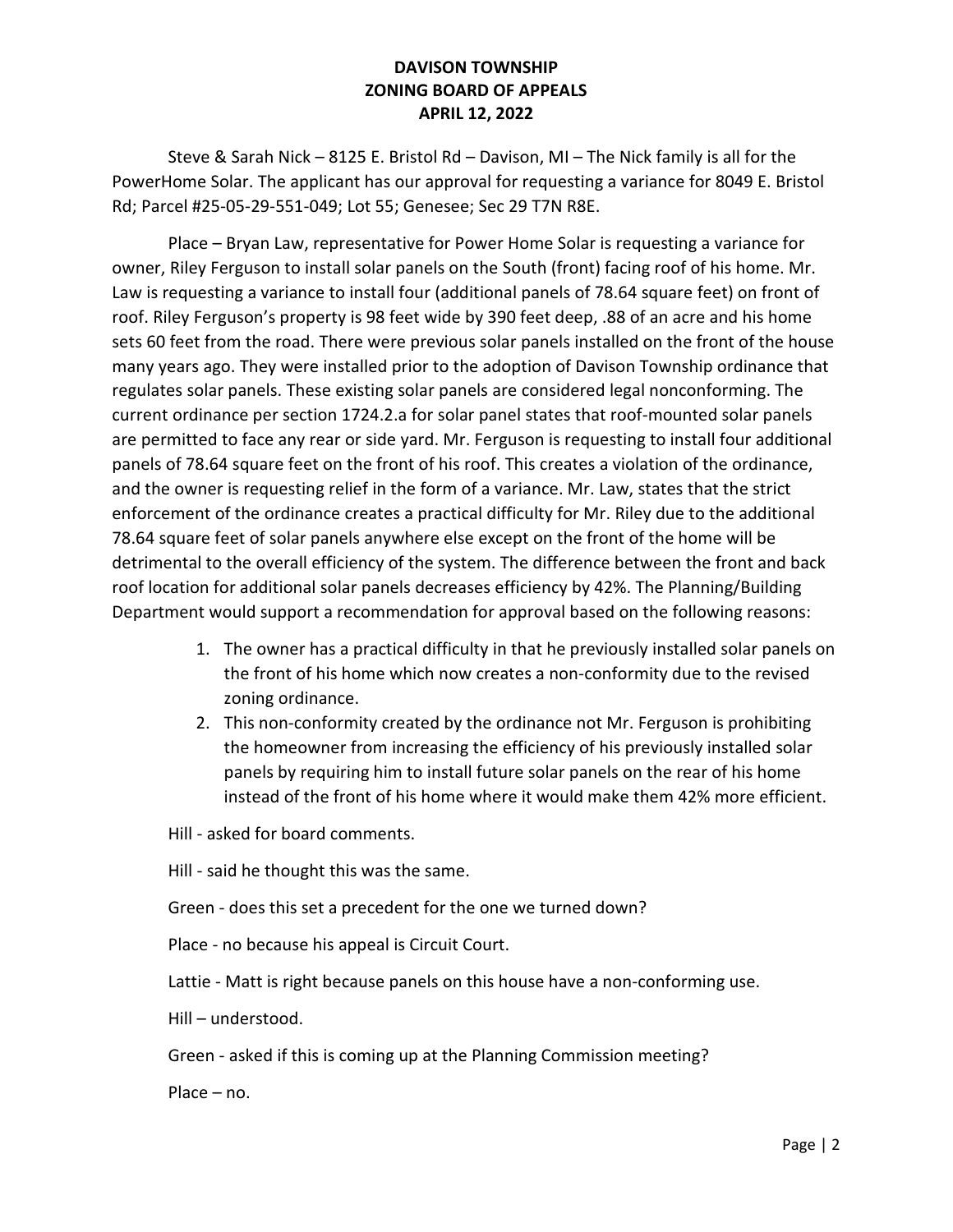MOTION BY HAGLER, SECOND BY GREEN to approve Mr. Ferguson's variance request for solar panels on the South facing (front) of his home according to comments of the staff report as followed:

- 1. The owner has a practical difficulty in that he previously installed solar panels on the front of his home which now creates a non-conformity due to the revised zoning ordinance.
- 2. This non-conformity created by the ordinance not Mr. Ferguson is prohibiting the homeowner from increasing the efficiency of his previous installed solar panels by requiring him to install future solar panels on the rear of his home instead of the front of his home where it would make them 42% more efficient.

Lattie - we want to make it very clear this is because it is legal non-conforming use.

MOTION BY HAGLER, SECOND BY GREEN to amend and add that it is non-conforming use. Motion carried unanimously.

## PUBLIC COMMENT PERIOD

Public comment period opened at 6:20 P.M./ Public comment period closed at 6:20 P.M.

## INFORMATIONAL ITEMS

 Hagler – reads letter from Jon Jelinek; After 52 years, I find it is time to retire from the board. It has been a good time watching the township grow while maintaining its farming roots. After the township was zoned and developed an ordinance to grow by, we then needed relief for those unable to meet the rules in the ordinance. The ZBA was established to help local residents, businesses, and farmers work within the intent of the new ordinance. We met in the fire department until the present offices were built. The board was formed and trained to understand its function and purpose. Since that time, I have had the opportunity to work with many good residents of the township and enjoyed their support in dealing with the problems of a developing township. I have enjoyed working with the present members of the board and pray your work continues as it has in the past.

Place – Mr. Slezak is handling the recognition of Mr. Jelinek.

ZBA workshop at the next meeting in May on the  $10<sup>th</sup>$ .

Hill - is there a training class I need to go to to put on my calendar?

 Place - we can definitely find you some through the Michigan State extension; I will look for some of those; the Township will be happy to pay for that.

## ADJOURNMENT